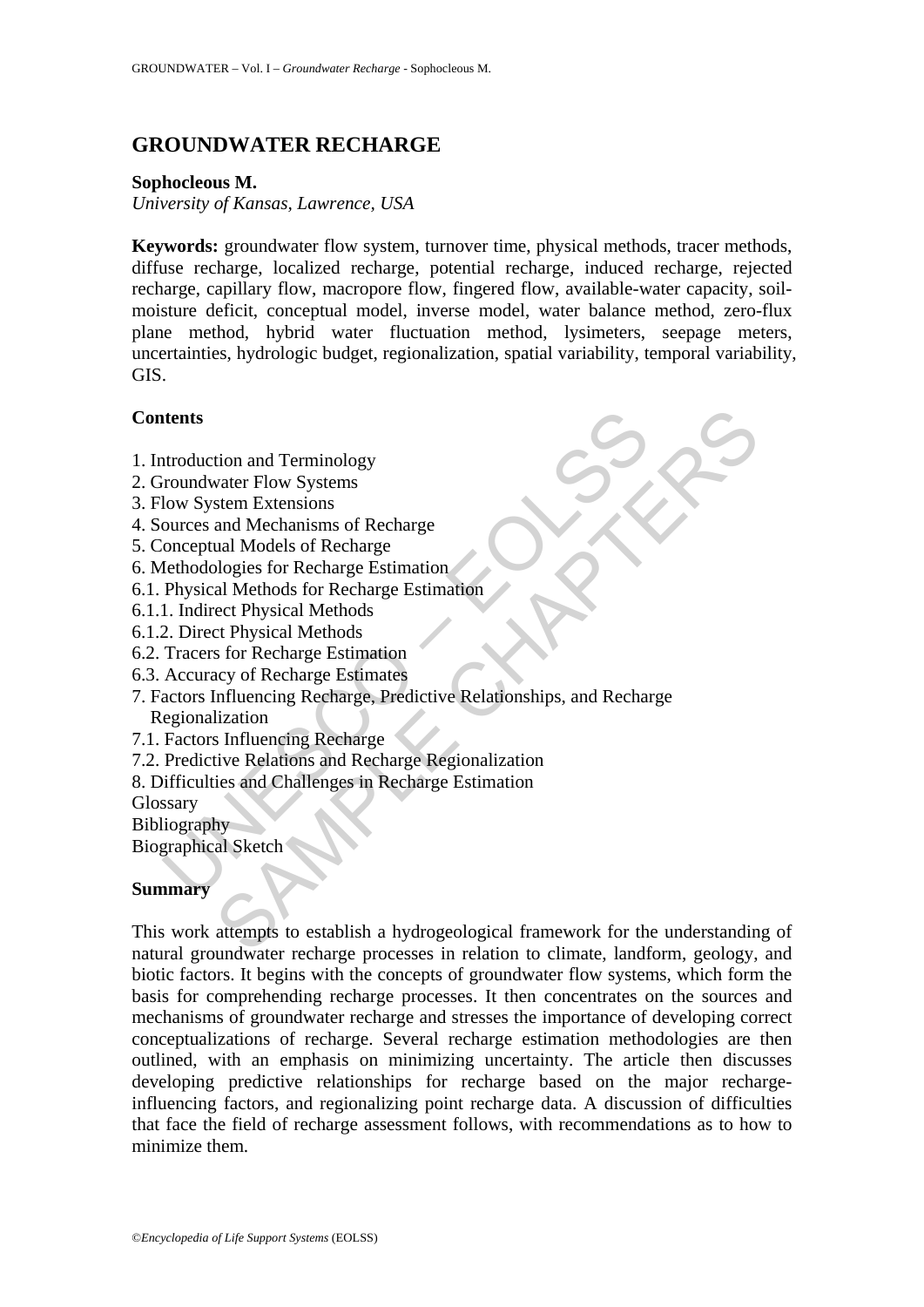Although there are various well-established methods for the quantitative estimation of recharge, few can be applied successfully in the field. All are characterized by major uncertainties. When estimating groundwater recharge it is essential to proceed from a good conceptualization of different recharge mechanisms and their importance in the study area. Besides this conceptualization the objectives of the study, available data and resources, and possibilities of obtaining supplementary data should guide the choice of recharge-estimation methods. A key to deciding on a methodology is related to the spatial and temporal scale of interest. If the major concern is obtaining good recharge estimates over a limited area, then the need for detailed information is evident. However, small-scale variability in local recharge ceases to be a major problem for regional studies. In addition, the inherent temporal variability of recharge has important implications for the measurement techniques adopted. Different measurement techniques provide recharge estimates with different temporal scales. For example in arid and semiarid areas, where deep drainage fluxes are low and water tables are deep, interpreting groundwater hydrographs and water table rises may be misleading for estimating rates of groundwater recharge; chemical and isotopic methods are likely to be more successful than physical methods in such cases.

## **1. Introduction and Terminology**

and semiarid areas, where deep drainage fluxes are low and wat<br>preting groundwater hydrographs and water table rises may<br>mating rates of groundwater recharge; chemical and isotopic me<br>once successful than physical methods maind areas, where deep drainage fluxes are low and water tables are depresenting a groundwater hydrographs and water table rises may be misleading rates of groundwater recharge; chemical and isotopic methods are likel<br>cce The endless circulation of water as it moves in its various phases through the atmosphere, to the Earth, over and through the land, to the ocean, and back to the atmosphere is known as the *hydrologic cycle*. This cycle is powered by the Sun; through phase changes of water (i.e. *evaporation* and *condensation*) involving storage and release of *latent heat*, it affects the global circulation of both the atmosphere and oceans, and hence is instrumental in shaping weather and climate. The efficiency of water as a solvent makes geochemistry an intimate part of the hydrologic cycle; all water-soluble elements follow this cycle at least partially. Thus, the hydrologic cycle is the integrating process for the fluxes of water, energy, and the chemical elements. This cycle is the foundation of hydrological science and occurs over a wide range of space and time scales.



Figure 1. Schematic representation of the hydrologic cycle (from Freeze, 1974)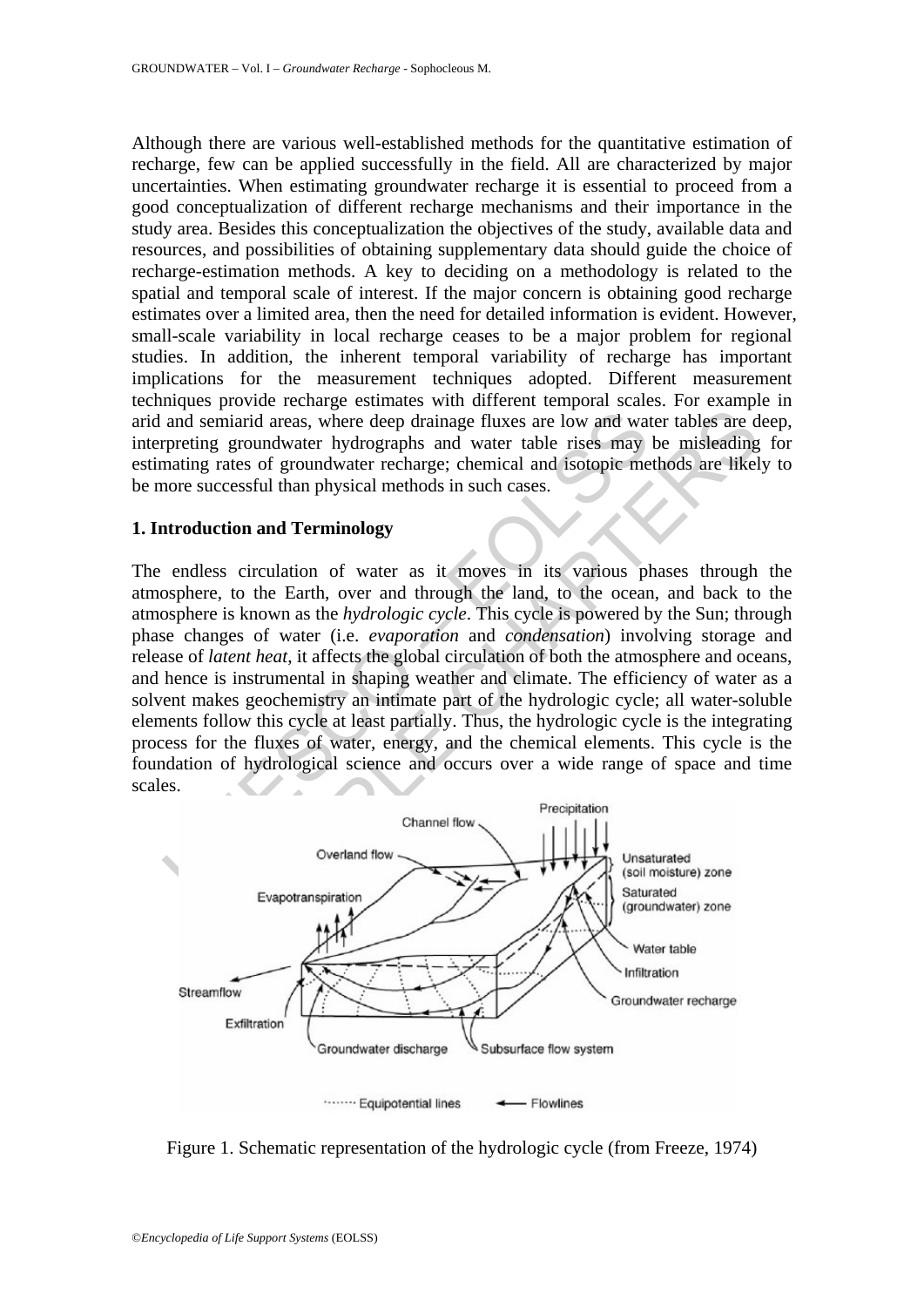Figure 1 illustrates different parts of the land-based portion of the hydrologic cycle that affect an individual watershed or catchment.

Water enters the hydrologic system as *precipitation*, in the form of rainfall or snowmelt. It leaves the system as streamflow or *runoff*, and as *evapotranspiration*, a combination of evaporation from open bodies of water, evaporation from soil surfaces, and transpiration from the soil by plants. Precipitation is delivered to streams on the land surface as *overland flow* to tributary channels, and in the subsurface as *interflow* or *lateral subsurface flow* and *baseflow* following *infiltration* into the soil.

A portion of the infiltrated water enters the groundwater or aquifer system by passing through the *vadose* or *unsaturated zone*, and it exits to the atmosphere, surface water, or to plants. As Figure 1 shows, the flowlines deliver groundwater from the highlands towards the valleys, or from the recharge areas to the discharge areas. As the figure also shows, in a *recharge area* there is a component to the direction of groundwater flow that is downward. *Groundwater recharge* is the entry to the saturated zone of water made available at the water table surface. Conversely, in a *discharge area* there is a component to the direction of groundwater flow that is upward (Figure 1). *Groundwater discharge* is the removal of water from the saturated zone across the water table surface. The patterns of groundwater flow from the recharge to the discharge areas form *groundwater flow systems*, which constitute the framework for understanding recharge processes.

## **2. Groundwater Flow Systems**

ards the valleys, or from the recharge areas to the discharge areas<br>so, in a *recharge area* there is a component to the direction of<br>is downward. *Groundwater recharge* is the entry to the satura<br>le available at the water is valleys, or from the recharge areas to the discharge areas. As the figure a *recharge area* there is a component to the direction of groundwater *recharge area* there is a component to the direction of groundwater rela The route which groundwater takes to a discharge point is known as a *flow path*. A set of flow paths with common recharge and discharge areas is termed a *groundwater flow system*. The three-dimensional closed system that contains the entire flow paths followed by all water recharging the groundwater system has been termed a *groundwater basin*. Groundwater possesses energy mainly by virtue of its elevation (elevation or gravitational head) and its pressure (pressure head). Groundwater can also possess kinetic energy by virtue of its movement, but usually this energy is negligible because of groundwater's low velocities. Groundwater moves from regions of higher energy to regions of lower energy. A measure of groundwater's energy is the level at which the water stands in a borehole drilled into an aquifer and measured with reference to an (arbitrary) reference level or datum, such as sea level. This height at which water stands above a reference datum is called *hydraulic head*, or simply *head*. The hydraulic head, for most practical purposes, is composed of the sum of the pressure head and gravitational or elevation head. Both of these component forms of energy (in other words, elevation energy and pressure energy) are known as *potential energy*. The change in hydraulic head over a certain (arbitrary) distance along the groundwater flow path is called hydraulic gradient or head gradient and constitutes the driving force for groundwater movement. According to *Darcy's law*, which describes the flow of groundwater through an aquifer, the groundwater flow rate is directly proportional to the cross-sectional area through which flow is occurring, and directly proportional to the hydraulic gradient. Gravity due to elevation differences is the predominant driving force in groundwater movement. Under natural conditions, groundwater moves "downhill"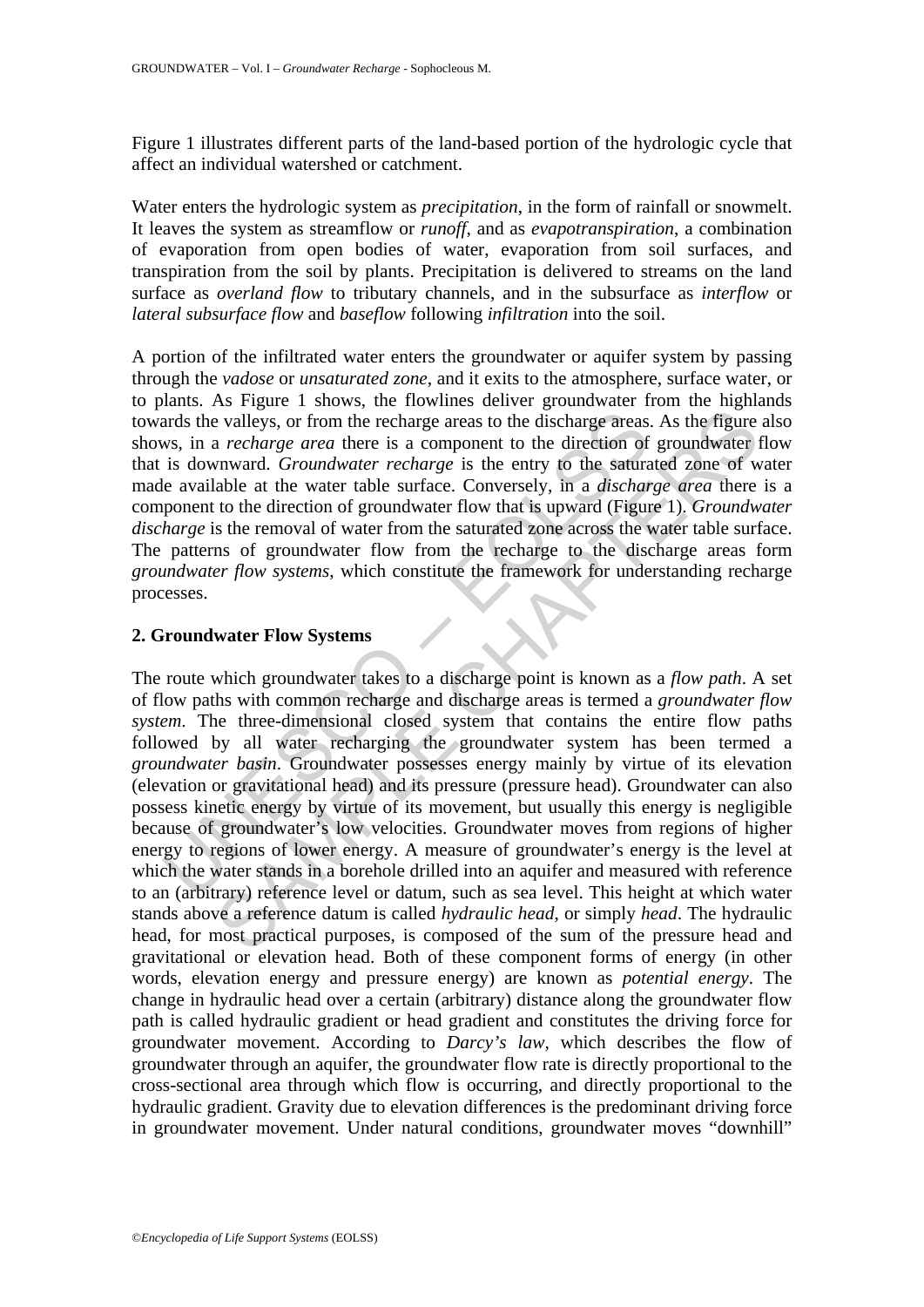until it reaches the land surface, such as at a spring, or the root zone, where it is evapotranspired to the atmosphere.

Therefore, groundwater moves from interstream (higher) areas toward streams or the coast (lower areas). Except for minor surface irregularities, the general slope of the land surface is also towards streams or the coast. The depth to the water table is greater along the divide between streams than it is beneath a floodplain. In effect, the water table is usually a subdued replica of the land surface.

A groundwater flow pattern is controlled by the configuration of the water table, and by the distribution of hydraulic conductivity in the rocks. The water table, in turn, is affected by topography, and is controlled by the prevailing climate. The flow pattern is therefore a function of topography, geology, and climate. These three parameters have been collectively termed the *hydrogeologic environment*. In addition, biotic influences affect most aspects of the hydrologic cycle, including groundwater. Vegetation, for example, regulates the rate at which a land surface returns water vapor to the atmosphere, and humans alter nearly all aspects of water's distribution and behavior on land.



Figure 2. Effects and manifestations of gravity-driven flow in a regionally unconfined drainage basin (adapted from Tóth, 1999)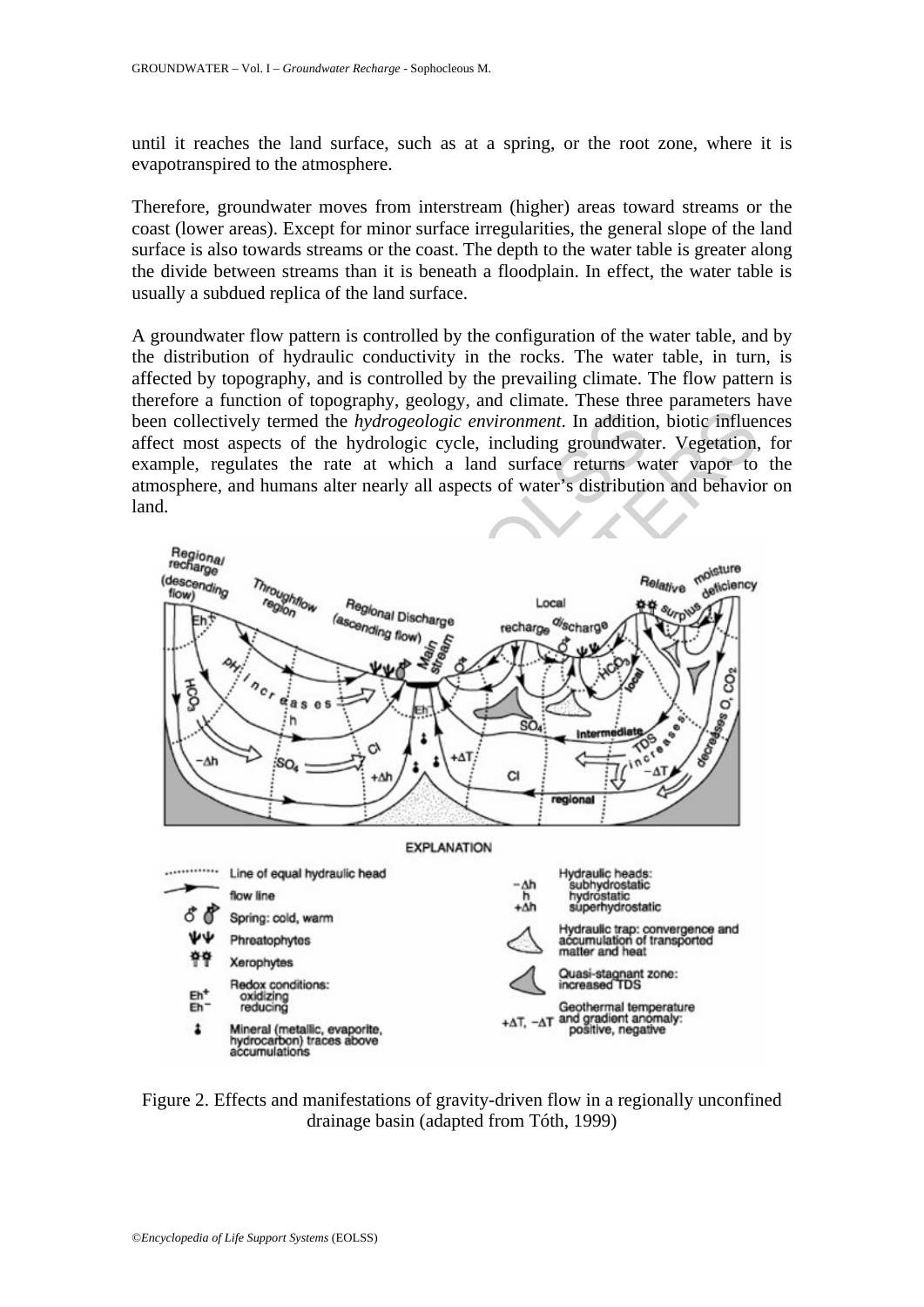Based on their relative position in space, three distinct types of flow systems have been recognized (right-hand side of Figure 2):

1. A *local system*, that has its recharge area at a topographic high and its discharge area at the immediately adjacent topographic low.

2. An *intermediate system*, characterized by one or more topographic highs and lows located between its recharge and discharge areas.

3. A *regional system*, that has its recharge area at the major topographic high and its discharge area at the bottom of the basin. Regional flow systems are at the top of this hierarchical organization; all other flow systems are nested within them.

the basis of a comparative study of variations in selected geom<br>as depth to impermeable basement, slope of the valley flanks, an<br>ditions under which local, intermediate, and regional systems i<br>diated. If local relief is ne is of a comparative study of variations in selected geometric paramete<br>oth to impermeable basement, slope of the valley flanks, and local relief-<br>under which local, intermediate, and regional systems may develop<br>by IF loca On the basis of a comparative study of variations in selected geometric parameters such as depth to impermeable basement, slope of the valley flanks, and local relief—the conditions under which local, intermediate, and regional systems may develop were elucidated. If local relief is negligible, and there is a general slope of topography, only regional systems will develop. Because no extensive unconfined regional system can span the valleys of large rivers or highly elevated watersheds, pronounced local relief generally is an indicator of a local system. The greater the relief, the deeper the local systems that develop. Under extended flat areas unmarked by local relief, neither regional nor local systems can develop. Waterlogged areas may develop, and the groundwater may be highly mineralized due to concentrations of salts.

The recognition that groundwater moves in systems of predictable pattern in topography-controlled flow regimes, and that various identifiable natural phenomena are regularly associated with different segments of the flow systems, was only made in the 1960s when the system-nature of groundwater flow was first understood. This recognition of the system-nature of subsurface water flow has provided a unifying theoretical background for the study and understanding of a wide range of natural processes and phenomena, and has thus shown flowing groundwater to be a general geological agent.

A schematic overview of groundwater flow distribution, and some of the typical hydrogeologic conditions and natural phenomena associated with it in a gravity-flow environment, is presented in Figure 2. On the left side of the figure, a single flow system is shown in a region with insignificant local relief; on the right side, a hierarchical set of local, intermediate, and regional flow systems is depicted in a region of composite topography. Each flow system has an area of recharge, an area of throughflow, and an area of discharge. In the recharge areas, the hydraulic heads, representing the water's potential energy, are relatively high and decrease with increasing depth; water flow is downward and divergent. In discharge areas, the energy and flow conditions are reversed: hydraulic heads are low and increase downward, resulting in ascending and converging water flow. In the areas of throughflow, the water's potential energy is largely invariant with depth (the isolines of hydraulic heads are subvertical), and consequently flow is chiefly lateral. The flow systems operate as conveyor belts, with the flow serving as the mechanism for mobilization, transport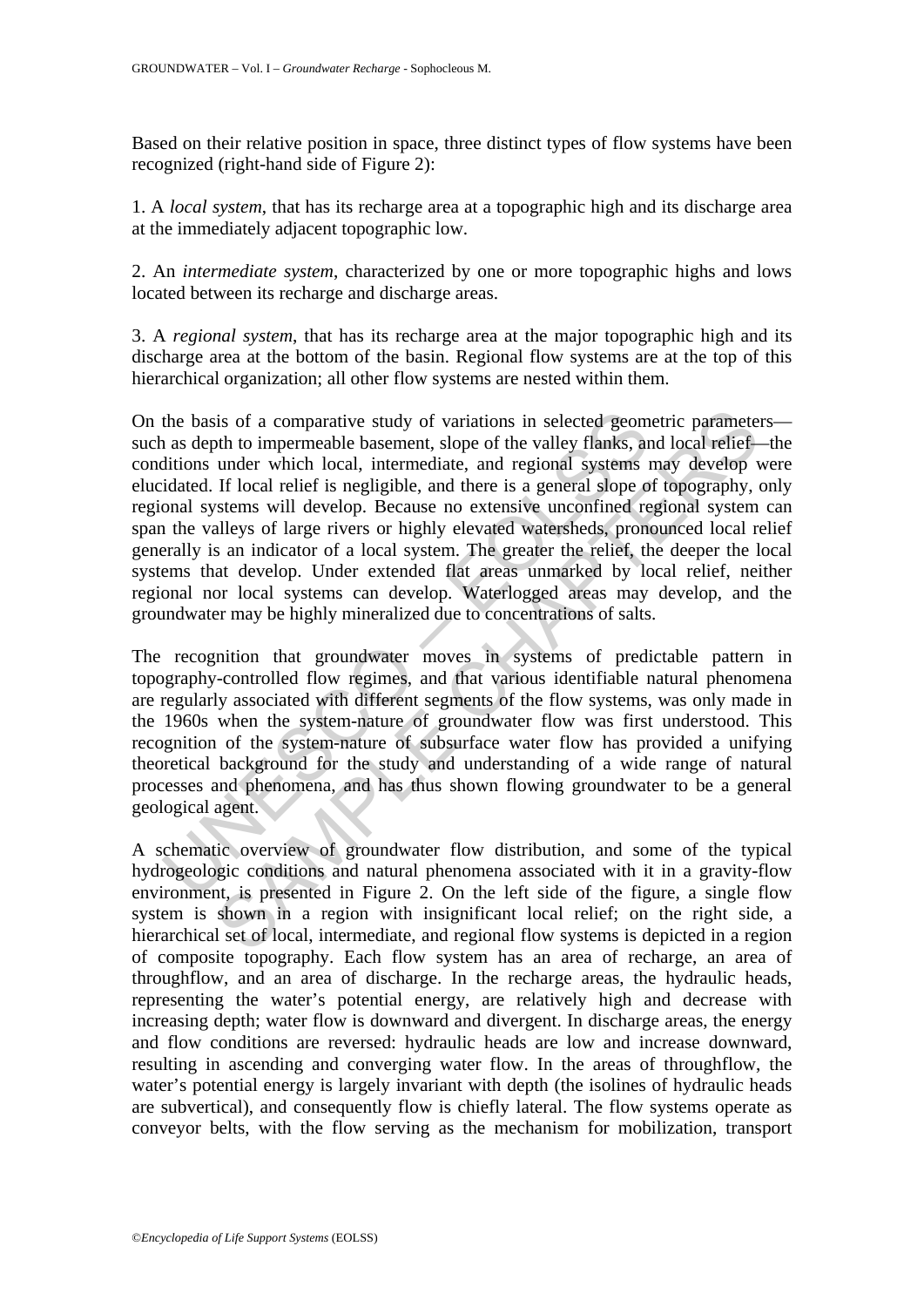(distribution), and accumulation of mass and energy, thus effectively interacting with their ambient environment.

#### **3. Flow System Extensions**

Studying flow systems in groundwater basins may help gain an understanding of the interrelations between the processes of infiltration and recharge in topographically high parts of the basin and of groundwater discharge through evapotranspiration and baseflow. For example, at least some of the water derived from precipitation that enters the ground in recharge areas will be transmitted to distant discharge points, thus causing a relative moisture deficiency in soils overlying recharge areas. Water that enters the ground in discharge areas may not overcome the upward potential gradient, and therefore becomes subject to evapotranspiration close to its point of entry. Water input to saturated discharge areas generates overland flow, but in unsaturated discharge areas infiltrating water and upflowing groundwater is diverted laterally through superficial layers of high hydraulic conductivity. Further, the ramifications of anthropogenic activities in discharge areas are immediately apparent. Some of these include:

- waterlogging problems associated with surface-water irrigation of lowlands,
- waterlogging problems associated with destruction of *phreatophytes*, or plants discharging shallow groundwater, and
- pollution of shallow groundwaters by gravity-operated sewage and wastedisposal systems located in valley bottoms in semiarid basins, where surface water is inadequate for dilution.

Internal discharge areas generates overland flow, but in unsaturated discharge areas generates overland flow, but in unsaturated training water and upflowing groundwater is diverted laterally tyrs of high hydraulic conduct I discharge areas generates overland flow, but in unsaturated discharge areas generates overland flow, but in unsaturated discharge water and upflowing groundwater is diverted laterally through superfligh hydraulic conduct The spatial distribution of flow systems will also influence the intensity of natural groundwater discharge. In the example in Figure 2, the main stream of a basin may receive groundwater from the area immediately within the nearest topographic high, and possibly from more distant areas. If baseflow calculations are used as indicators of average recharge, significant error may be introduced in that baseflow may represent only a small part of the total discharge occurring downgradient from the line separating the areas of discharge from the recharge areas. In groundwater hydrology today, the system concept is fundamental to thinking about a groundwater problem. System thinking is vital to the understanding of practical problems, such as groundwater contamination from point sources, or the impact of a structure such as a dam, waste disposal facility, or gravel pit. Many such studies suffer irreparably from the failure to place the local site in the context of the larger groundwater system of which the site is only a small part.

- -
- -
- -

TO ACCESS ALL THE **39 PAGES** OF THIS CHAPTER, Visit[: http://www.eolss.net/Eolss-sampleAllChapter.aspx](https://www.eolss.net/ebooklib/sc_cart.aspx?File=E2-09-01-05)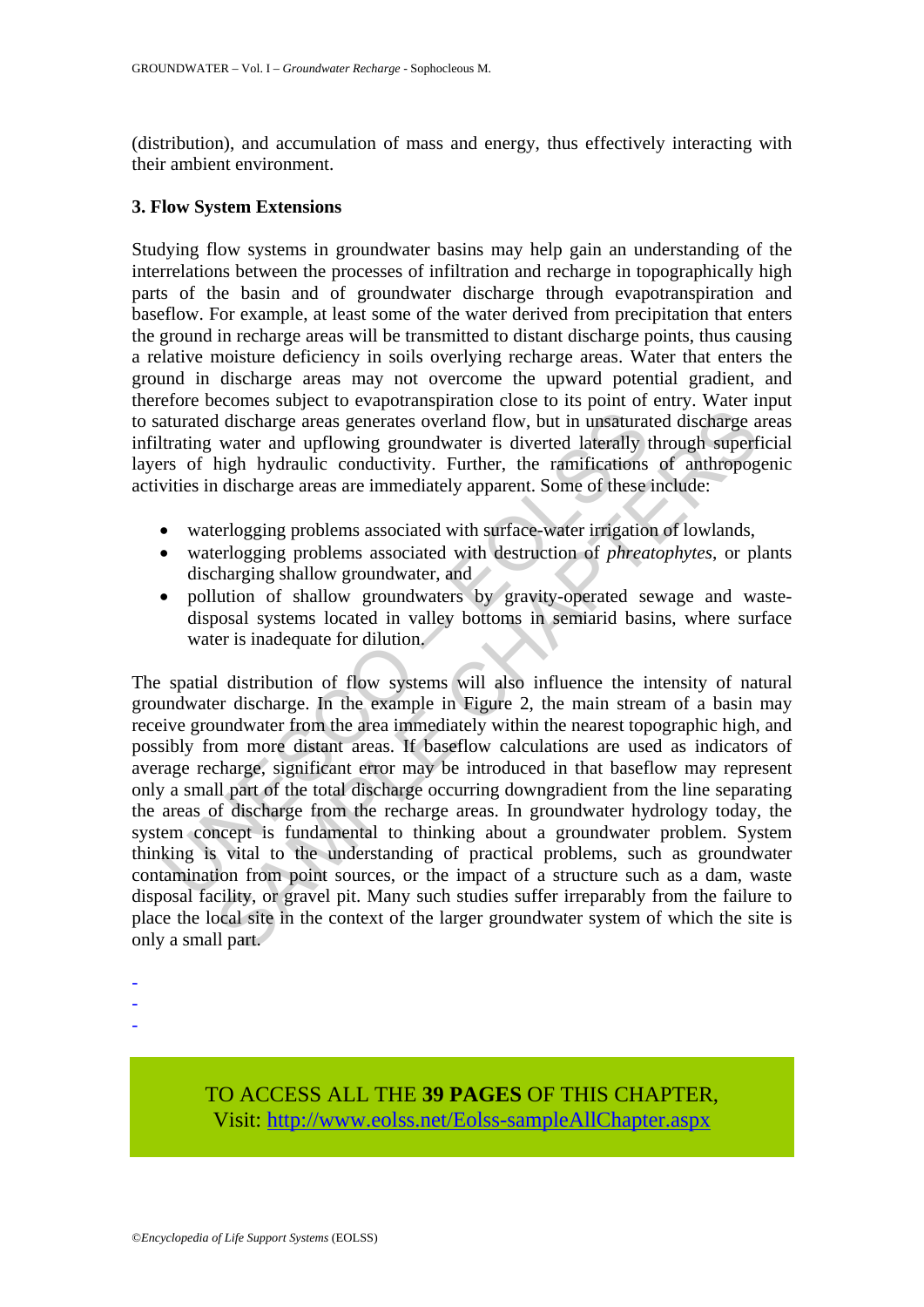#### **Bibliography**

Allison G.B., Gee G.W. and Tyler S.W. (1994). Vadose zone techniques for estimating groundwater recharge in arid and semiarid regions. *Soil Science Society of America Journal* **58**, 6–14. [This presents a useful discussion of recharge estimation methods, with special emphasis on tracer techniques. Much of the material in section 6.2 was taken from this reference.]

Cook P.G. (1993). *The Spatial and Temporal Variability of Groundwater Recharge: A Case Study in Semi-Arid Areas of the Western Murray Basin*. Doctoral thesis, School of Earth Sciences, Flinders University of South Australia, Adelaide.. [This dissertation presents, among other things, a discussion on how the temporal and spatial variability of recharge impacts upon the estimation methodology. Much of the material in section 8 was taken from this reference.]

Domenico P.A. (1972). *Concepts and Models in Groundwater Hydrology*. 405 pp. McGraw-Hill, New York, NY. [This textbook presents a useful exposition on the systems approach to groundwater flow. Much of the material in section 3 was taken from this reference.]

Freeze R.A. (1974). Streamflow generation. *Reviews of Geophysics and Space Physics* **12**(4), 627–647.

Freeze R.A. and Cherry J.A. (1979). *Groundwater*. 604 pp. Prentice-Hall,, Englewood Cliffs, New Jersey. [This is a classic textbook with a useful discussion of recharge and groundwater flow systems.]

Germann P.F. and Beven K. (1985). Kinematic wave approximation to infiltration into soils with sorbing macropores. *Water Resources Research* **21**(7), 990–996.

ze R.A. (1974). Streamflow generation. *Reviews of Geophysics and Space Physics* (1974). Groundwater. 604 pp. Prentice-Hall, Englew is a classic textbook with a useful discussion of recharge and groundwater flows is a clas Hatton T.J. (1998). Catchment scale recharge modeling. *Studies in Catchment Hydrology: The Basics of Recharge and Discharge,* Part 4, (eds. L. Zhang and G.R. Walker), CSIRO Australia, 19 p. [This booklet presents a useful discussion on developing appropriate conceptual models for recharge. Much of the material in section 5 was taken from this reference.]

Hendrickx J.M.H. and Walker G.R. (1997). Recharge from precipitation. *Recharge of Phreatic Aquifers in (Semi-) Arid Areas* (ed. I. Simmers), pp. 19–111. Rotterdam, the Netherlands: Balkema. [This article presents a comprehensive discussion of recharge estimation methods. Much of the material in section 4 was taken from this reference.]

Johansson P-O. (1988). Methods for estimation of natural groundwater recharge directly from precipitation: comparative studies in sandy till. *Estimation of Natural Groundwater Recharge* (ed. I. Simmers), pp. 239–270. Dordrecht, the Netherlands: Reidel.

Lerner D.N. (1990). Techniques. *Groundwater Recharge: A Guide to Understanding and Estimating Natural Recharge* (eds. D.N. Lerner, A.S. Issar and I. Simmers), pp. 99–229. Hanover, Germany: Verlag Heinz Heise. [This work represents a comprehensive analysis of recharge estimation techniques. Much of the material in section 6.3 as well as some material in section 6.1 were taken from this reference.]

(1974). Streamflow generation. *Reviews of Geophysics and Space Physics* 12(4), 627–64<br>
and Cherry J.A. (1979). *Groundwater*. 604 pp. Prentice-Hall., Englewood Cliffs. New Jessic textbook with a useful discussion of rech Sophocleous M.A. (1991). Combining the soil-water balance and water-level fluctuation methods to estimate natural groundwater recharge: practical aspects. *Journal of Hydrology* **124**, 229–241. [This paper presents a combination methodology for recharge estimation, and a discussion on minimizing estimation errors. The subsection on the hybrid water fluctuation method under "Water Balances" in section 6.1.1 was taken from this reference.]

Sophocleous M.A. (1992). Groundwater recharge estimation and regionalization: the Great Bend Prairie of central Kansas and its recharge statistics. *Journal of Hydrology* **137**, 113–140. [This paper presents a recharge regionalization methodology based on field data analysis, statistical analysis, and GIS-based overlay analysis. Much of the material in section 7.2 was taken from this reference.]

Sophocleous M.A. and McAllister J.A. (1987). Basinwide water-balance modeling with emphasis on spatial distribution of groundwater recharge. *Water Resources Bulletin* **23**, 997–1010. [This paper employs a simple soil-water agro-hydrologic balance model and the hydrologic response unit concept to analyze the impact of soil, vegetation, and land-use factors on recharge over an entire hydrologic basin. Much of the material in section 7.1 was taken from this reference.]

Sophocleous M.A. and Perkins S.P. (2000). Methodology and application of combined watershed and groundwater models in Kansas. *Journal of Hydrology* **236**, 185–201. [This paper comprehensively